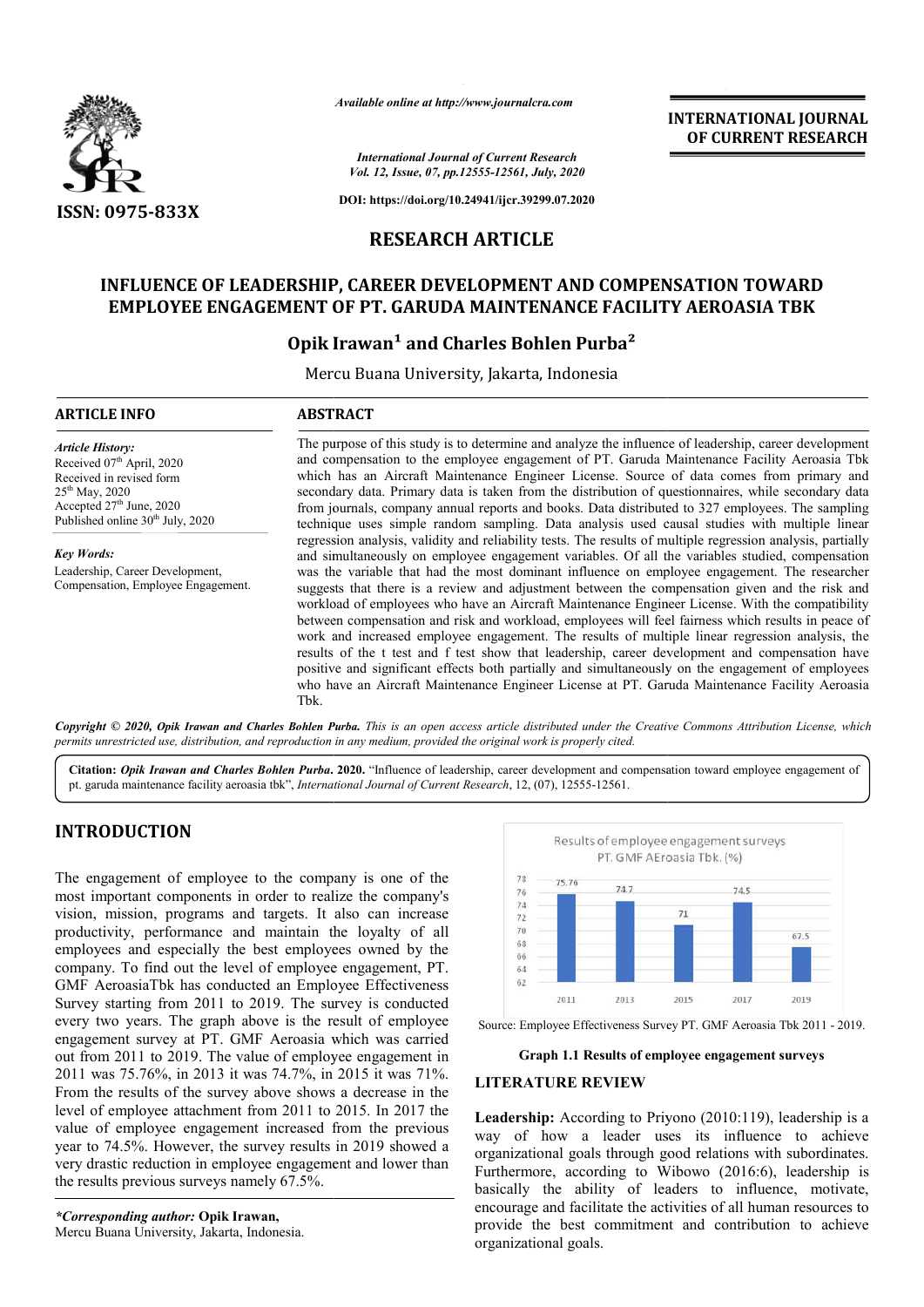**Career development:** According to Gunawan and Nur (2016:46), career development is an ongoing process of an individual through a series of levels that are formally designed by organizations or companies that have a focus on developing human resources in meeting organizational needs. Furthermore according to Zainal et al (2018:212). Career development is the process of increasing individual work skills achieved in order to achieve the desired career.

**Compensation:** According to Farida E. (2018: 83), Compensation is a remuneration provided by an organization / company to employees who can be financial and non-financial, in a fixed period.

That a good compensation system will be able to provide satisfaction for employees and enable companies to obtain, hire and retain employees. Furthermore according to Priyono and Marnis (2008:223) Compensation is all income in the form of money or goods directly or indirectly received by employees in return for services provided to the company.

**Employee engagement:** According to Linda and Geoffrey (2012:7) employee engagement is a feeling of commitment, enthusiasm and energy which translates into a high level of persistence even with the most difficult tasks, exceeding expectations and taking initiative.According to Bakker, Schaufeli, Leiter and Taris (2010:2) employee engagement is employees who have high energy levels and are involved with enthusiasm in their work.

**Research purposes:** Based on the background and formulation of the problems outlined above, the purpose of the research to be carried out is to find out:

- The effect of leadership on the engagement of employees who have an Aircraft Maintenance Engineer License at PT. Garuda Maintenance Facility Aeroasia Tbk
- Effect of career development on the engagement of employees who have an Aircraft Maintenance Engineer License at PT. Garuda Maintenance Facility Aeroasia Tbk
- The effect of compensation on the attachment of employees who have an Aircraft Maintenance Engineer License at PT. Garuda Maintenance Facility Aeroasia Tbk
- Effect of leadership, career development and compensation together on the engagement of employees who have an Aircraft Maintenance Engineer License at PT. Garuda Maintenance Facility AeroasiaTbk

**Framework:** Leadership, career development and compensation are variables that can affect employee engagement. So that the positive impact on employee performance and will certainly have an impact on the progress of the company. Anitha J. (2014) research journal results, leadership, career development and compensation have a significant effect on employee engagement

**Hypothesis:** Hypothesis is a temporary answer or provisional estimation of a research problem that has been formulated based on the theories used and related to support the discussion of variables. Based on the formulation of the research problem, the hypotheses put forward include:



**Table 1.1 Framework**

H1: Leadership has a positive and significant effect on the engagement of employees who have

an Aircraft Maintenance Engineer License H2: Career development has a positive and significant effect on the engagement of employees who have an Aircraft Maintenance Engineer License

H3: Compensation has a positive and significant effect on the engagement of employees who have an Aircraft Maintenance Engineer License

H4: Leadership, career development and compensation together have a positive and significant effect on the engagement of employees who have an Aircraft Maintenance Engineer License

# **RESEARCH METHODS**

**Types of research:** The design of this study uses causal studies. In causal studies, researchers are interested in explaining one or more factors that cause problems. In other words, the intention of the researcher to conduct a causal study is to be able to state that the variable X causes the variable Y. So if the variable X is removed or changed in a certain way, the problem Y is solved.

**Population and Sample:** The population of this study is aircraft technicians who have an Aircraft Maintenance Engineer License (AMEL) of PT. GMF AeroasiaTbk with 1787 employees. The number of samples to be the object of research is determined based on the calculation of the Slovin formula, with a tolerable error rate of 5%.Based on the formula above, a minimum sample of 327 respondents can be drawn from the population. The selection of respondents will be done by simple random sampling which is a way of taking samples from a homogeneous population that is aircraft technicians who have an Aircraft Maintenance Engineer License.

**Method of collecting data:** Primary data obtained by researchers through the filling out of the questionnaire by 327 aircraft technician respondents who have an Aircraft Maintenance Engineer License (AMEL) at PT. GMF AeroasiaTbk. Secondary data researchers obtained from the official website of PT. GMF AeroasiaTbk, company Annual Report, company Sustainability Report and national and international scientific journals. The study was conducted at PT. GMF AeroasiaTbk located in Tangerang Soekarno-Hatta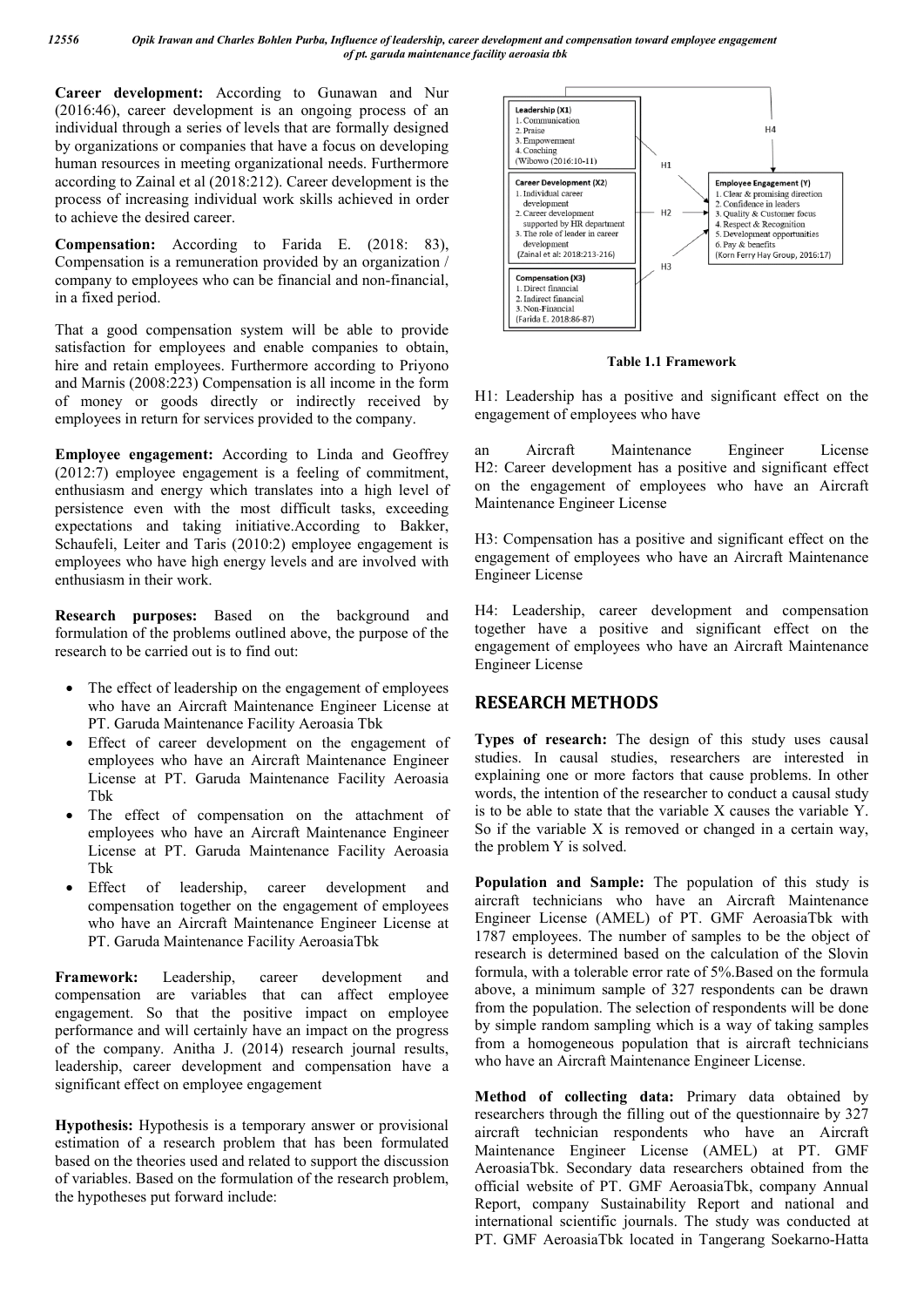Airport office area. The data collection technique is done by distributing questionnaires to 327 respondents who are aircraft technicians who have an Aircraft Maintenance Engineer License (AMEL). In order to avoid the use of paper and to utilize available technology and time efficiency, the distribution and filling of questionnaires was carried out using Google forms which were sent directly to all respondents using email and whatsapp applications. The measurement scale used in this study is a Likert scale with statements on a five-point scale with the following guidelines: (1) Strongly Disagree (2) Disagree (3) Neutral (4) Agree (5) Strongly Agree.

**Data analysis method Test research instruments:** The research instrument is used to measure the value of variables to be studied. Instrument testing includes testing the validity and reliability of the instrument. To test the level of validity is an internal variable, which is to test whether there is a match between parts of the instrument as a whole. To measure it using item analysis, measurement in item analysis is by means of all existing scores then correlated using the product moment correlation formula. Reliability is actually a tool to measure a questionnaire which is an indicator of a variable or construct. A measurement may be reliable but invalid, but a measurement cannot be said to be valid if it is not reliable. Reliability test uses the Cronbach Alpha correlation formula.

**Descriptive analysis of variables:** In this research the descriptive analysis used is descriptive analysis of percentages to find a description of each research variable. Descriptive percentage analysis is used to describe the percentage of each independent variable, namely the leadership variable, career development variable, compensation variable and the dependent variable, employee engagement.

**Classic assumption test:** The classic assumption test aims to ensure there are no symptoms of classic assumption deviations such as multicollinearity, autocorrelation, heteroskedacity and normally distributed data.

### **Hypothesis testing**

**Multiple linear regression analysis:** In this study, multiple linear regression analysis aims to determine the effect of leadership (X1), career development (X2) and Compensation (X3) on employee engagement (Y).

**T test (partial):** T test is used to test the variables that influence between X1, X2, X3 on Y individually (partial).

**F test (simultaneous):** The statistical test f basically shows whether all independent or independent variables included in the model have an influence together on the dependent variable

**Analysis of the coefficient of determination:** The coefficient of determination (R²) basically measures how far the model's ability to explain variations in independent variables. The coefficient of determination is between zero and one. A small value (R²) means that the ability of independent variables in explaining the variation of the dependent variable is very limited. A value close to one means that the independent variables provide almost all the information needed to predict variations in the independent variable.

**Correlation between dimensions:** Correlation between dimensions is used as a basis for knowing the dimensional relationship of the independent variable to the dependent variable

# **RESEARCH RESULTS AND DISCUSSION**

**Characteristics of Respondents:** Characteristics of respondents in this study based on employment, education, years of service, position and license owned. The characteristics of the research respondents described as follows:

**Table 1.2 Characteristics of respondents**

|               |                     | <b>Description Frequency Percentage</b> |                |                  | <b>Description Frequency Percentage</b> |
|---------------|---------------------|-----------------------------------------|----------------|------------------|-----------------------------------------|
|               | <b>Work Service</b> |                                         |                | <b>Education</b> |                                         |
| <b>TB</b>     | 57                  | 17%                                     | <b>SLTA</b>    | 123              | 38%                                     |
| TF            | 109                 | 33%                                     | D1             | 7                | 2%                                      |
| TJ            | 71                  | 22%                                     | D2             | 70               | 21%                                     |
| <b>TL</b>     | 83                  | 25%                                     | D <sub>3</sub> | 51               | 16%                                     |
| TN            | 7                   | 2%                                      | D <sub>4</sub> | 2                | $1\%$                                   |
| Total         | 327                 | 100%                                    | S <sub>1</sub> | 74               | 23%                                     |
|               | Year of serice      |                                         | 327<br>Total   |                  | 100%                                    |
| $\leq$ 5      | 21                  | 6%                                      |                | <b>Position</b>  |                                         |
| $5-10$ years  | 228                 | 70%                                     | <b>AMT</b>     | 19               | 6%                                      |
| $10-15$ years | 35                  | 11%                                     | <b>SAMT</b>    | 133              | 41%                                     |
| 15-20 years   | 9                   | 3%                                      | <b>AME</b>     | 121              | 37%                                     |
| 20-25 years   | 11                  | 3%                                      | <b>SAME</b>    | 54               | 17%                                     |
| 25-30 years   | 16                  | 5%                                      | Total          | 327              | 100%                                    |
| $>30$ years   | 7                   | 2%                                      |                | <b>License</b>   |                                         |
| Total         | 327                 | 100%                                    | <b>AMEL</b>    | 327              | 100%                                    |

**Test results for validity and reliability:** Validity test aims to determine the extent to which the gauges really measure what should be measured. An instrument is said to be valid if the instrument can be used to measure what should be measured. Data is said to be valid if the calculated r value is greater than the r table value.

A questionnaire is said to be reliable or reliable if a person's answer to a question is consistent or stable from time to time. The reliability test criteria with the Alpha Cronbach formula are if r-count> r-table, then the measurement tool is reliable and vice versa, if r-count  $\le$ r-table, then the measurement tool is not reliable. The results of validity and reliability tests are in table 1.3 below.

**Table 1.3 Test results for validity and reliability**

| <b>Variabel</b>          | Jumlah<br>Pernyataan | Jarak nilai<br>(r hitung) | Cronbach<br><b>Alpha</b> | <b>r</b> tabel | <b>Keterangan</b>  |
|--------------------------|----------------------|---------------------------|--------------------------|----------------|--------------------|
| $K$ epemimpinan $(X1)$   |                      | $0.632 - 0.850$           | 0.908                    | 0.3494         | Valid dan Reliabel |
| Pengembangan Karir (X2)  |                      | $0.755 - 0.860$           | 0.916                    | 0.3494         | Valid dan Reliabel |
| Kompensasi (X3)          | 10                   | $0.434 - 0.842$           | 0.883                    | 0.3494         | Valid dan Reliabel |
| Keterikatan Karvawan (Y) |                      | $0.690 - 0.841$           | 0.848                    | 0.3494         | Valid dan Reliabel |

**Results of descriptive analysis of variables:** Descriptive analysis is presented using the average scale on each indicator (question) studied. Descriptive analysis of leadership variables, career development, compensation and employee engagement can be seen in the table below:

#### **Table 1.4 Results of descriptive variable analysis**

|     | Leadership                                    | Mean                                                 | <b>Presentase</b> |
|-----|-----------------------------------------------|------------------------------------------------------|-------------------|
| 11  | Communication                                 | 3.66                                                 | 73.12             |
| 1.2 | Praise                                        | 3.32                                                 | 66.39             |
| 1.3 | Empowerment                                   | 3.68                                                 | 73.61             |
| 1.4 | Coaching                                      | 3.62                                                 | 72.42             |
|     |                                               | 3.57                                                 | 71.38             |
|     | <b>Career Development</b>                     | Mean                                                 | <b>Presentase</b> |
| 2.1 | Individual career development                 | 3.39                                                 | 67.77             |
| 2.2 | Career development supported by HR department | 3.37                                                 | 67.31             |
| 23  | The role of leaders in career development     | 3.51                                                 | 70.21             |
|     |                                               | 3.42                                                 | 68.43             |
|     | Compensation                                  | Mean                                                 | Presentase        |
| 3.1 | Direct Financial                              | 2.65                                                 | 53.09             |
| 3.2 | <b>Indirect Financial</b>                     | 3.81                                                 | 76.28             |
| 3.3 | Non-Financial                                 | 3.69                                                 | 73.88             |
|     |                                               | 3.39                                                 | 67.75             |
|     | <b>Employee Engagement</b>                    | Mean<br>3.48<br>3.44<br>3.94<br>3.17<br>3.63<br>2.46 | <b>Presentase</b> |
| ı   | Clear and promising direction                 |                                                      | 69.6              |
| 2   | Confidence in leader                          |                                                      | 68.81             |
| ٦   | Quality and customer focus                    |                                                      | 78.72             |
| 4   | Respect and recognition                       |                                                      | 63.43             |
| 5   | Developmen and opportunities                  |                                                      | 72.66             |
| 6   | Pay and benefits                              |                                                      | 49.17             |
|     |                                               | 3.35                                                 | 67.06             |

**Service** (Service)

**Marine**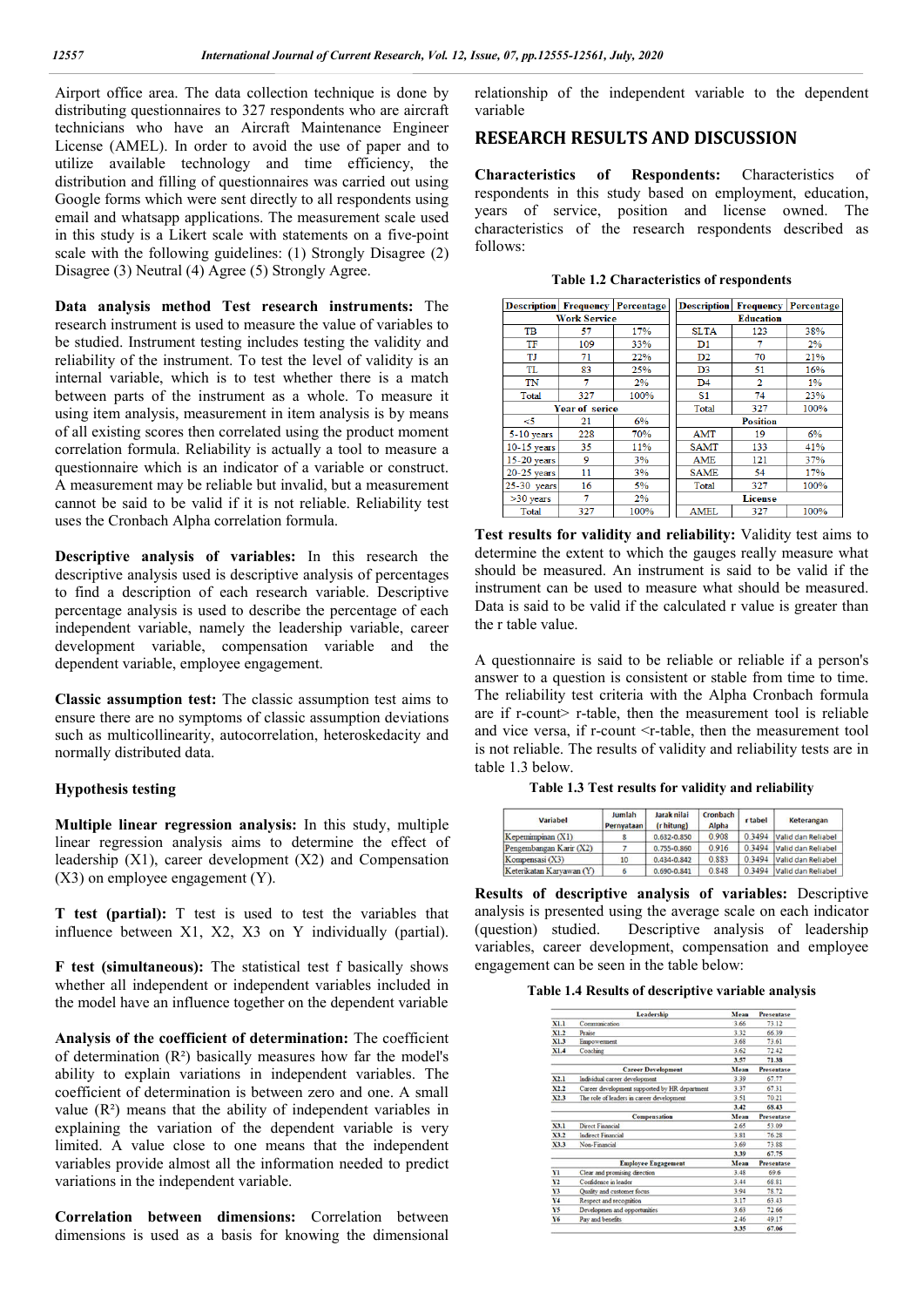#### **Classic assumption test results**

**Normality test:** Table 1.5 above is the result of normality test using the Kolmogrov Smirnov formula, the significance value is 0.200> 0.05, it can be concluded that the residual value is normally distributed.

#### **Table 1.5 Test results for normality**

One-Sample Kolmogorov-Smirnov Test

|                                                    |                       | Unstandardized<br>Residual |
|----------------------------------------------------|-----------------------|----------------------------|
| N                                                  |                       | 30                         |
| Normal Parameters <sup>a,b</sup>                   | Mean                  | .0000000                   |
|                                                    | <b>Std. Deviation</b> | 2.11080373                 |
| <b>Most Extreme Differences</b>                    | Absolute              | .087                       |
|                                                    | Positive              | .087                       |
|                                                    | Negative              | $-066$                     |
| <b>Test Statistic</b>                              |                       | .087                       |
| Asymp. Sig. (2-tailed)                             |                       | 200cd                      |
| a Test distribution is Normal                      |                       |                            |
| b. Calculated from data                            |                       |                            |
| c. Lilliefors Significance Correction.             |                       |                            |
| d. This is a lower bound of the true significance. |                       |                            |

**Multicollinearity Test:** Table 1.6 above is the multicollinearity test results whose results are the Tolerance value of Leadership variable  $(X1)$  of 0.490 greater than  $> 0.10$ , so there is no multicollinearity, the Career Development Tolerance  $(X2)$  value of 0.472 is greater than  $> 0.10$ , so there is no multicollinearity, the value of multicollinearity does not occur, the Career Development Tolerance (X2) value is 0.472 greater than> 0.10. Compensation tolerance variable (X3) of 0.519 is greater than> 0.10, it means that there is no multicollinearity VIF value of Leadership variable (X1) of 2,040 is smaller than <10.00 so there is no multicollinearity, VIF value of Career Development variable (X2) 2.117 is smaller than <10.00 then multicollinearity does not occur, VIF value of Compensation variable (X3) is 1,928 smaller than <10.00 then it means there is no multicollinearity.

#### **Table 1.6 Multicollinearity test results**

Coefficients Unstandardized Standardiz Coefficients Coefficients Std. Error Beta Sig Tolerance VIF (Constant) 2.070 2.556 810 425  $-124 - 896 = 379$ 490 2.040  $-097$  $.108$ Kepemimpina 131 110 169 1.191 244 472 2.117 Pengembangan Karir 1.928 518 084 829 6.140 .000 519 Kompensasi a Denendert Variable Keterikatan Karyawa

**Heteroscedasticity Test** Graph 1.2 Heteroscedasticity test results Graph 1.2 is a Scatterplot method, the data points spread above and below or around the number 0, the points do not collect only above or below it, the spread of data points does not form a wavy pattern, widens then narrows and widens again, the spread of points data points are not patterned, with the above characteristics, it can be concluded that Heteroscedasticity does not occur.



**Graph 1.2 Heteroscedasticity test results**

#### **Hypothesis testing**

**Multiple linear regression analysis:** The following is a summary table showing the multiple linear regression analysis of data processing in this study:

#### **Table 1.7 Multiple Linear Regression Analysis (3 variables)**

| Model |                    | <b>Coefficients</b> <sup>2</sup><br>Unstandardized<br>Coefficients |            | <b>Standardiz</b><br>ed<br>Coefficient<br>s |          | Sig.  |
|-------|--------------------|--------------------------------------------------------------------|------------|---------------------------------------------|----------|-------|
|       |                    | B                                                                  | Std. Error | Beta                                        |          |       |
|       | (Constant)         | $-0.781$                                                           | 0.665      |                                             | $-1.174$ | 0.241 |
|       | Kepemimpinan       | 0.128                                                              | 0.029      | 0.186                                       | 4.371    | 0.000 |
|       | Pengembangan Karir | 0.114                                                              | 0.034      | 0.160                                       | 3.360    | 0.001 |
|       | Kompensasi         | 0.424                                                              | 0.024      | 0.635                                       | 17.927   | 0.000 |

Table 1.7 above shows that among the three variables (leadership, career development and compensation) that have the greatest influence on employee engagement can be seen in the value of B or the highest regression coefficient generated by the compensation variable of 0.424 means that the greater the compensation provided by the company, the more high level of engagement of employees who have an Aircraft Maintenance Engineer License (AMEL). Next is the leadership variable also has a positive value of 0.128 which means that if leaders have good leadership, employee engagement will increase. Finally, career development variables have a value of 0.114, which means that career development can increase the engagement of employees who hold an Aircraft Maintenance Engineer License (AMEL).

Model testing is done using multiple linear regression analysis. Based on the hypothesis made, the following equation is obtained:

#### $Y=-0.781+0.128X1+0.114X2+0.424X3+0.05$

The interpretation of the multiple linear regression equation is as follows:

- Constant  $= -0.781$  means that if the leadership variable  $(X1)$ , career development  $(X2)$  and compensation  $(X3)$ are fixed (no change or constant) then the consistency value of employeeattachment (Y) is -0.781.
- The leadership variable regression coefficient (X1) of 0.128 means that if each leadership variable is increased by 1 unit, the employee engagement variable will increase by 0.128 units. Positive coefficient means that there is a direct relationship between leadership and employee engagement. When the leadership of the leaders in this company is good, employees will be increasingly bound to the company.
- The regression coefficient of career development variables (X2) of 0.114 means that if each career development variable is increased by 1 unit, the employee engagement variable will increase by 0.114 units. Positive coefficient means that there is a direct relationship between career development and employee engagement. When career development at this company is good the employees will be increasingly bound to the company.
- The compensation variable regression coefficient (X3) of 0.424 means that if each compensation variable is increased by 1 unit, the employee engagement variable will increase by 0.128 units. Positive coefficient means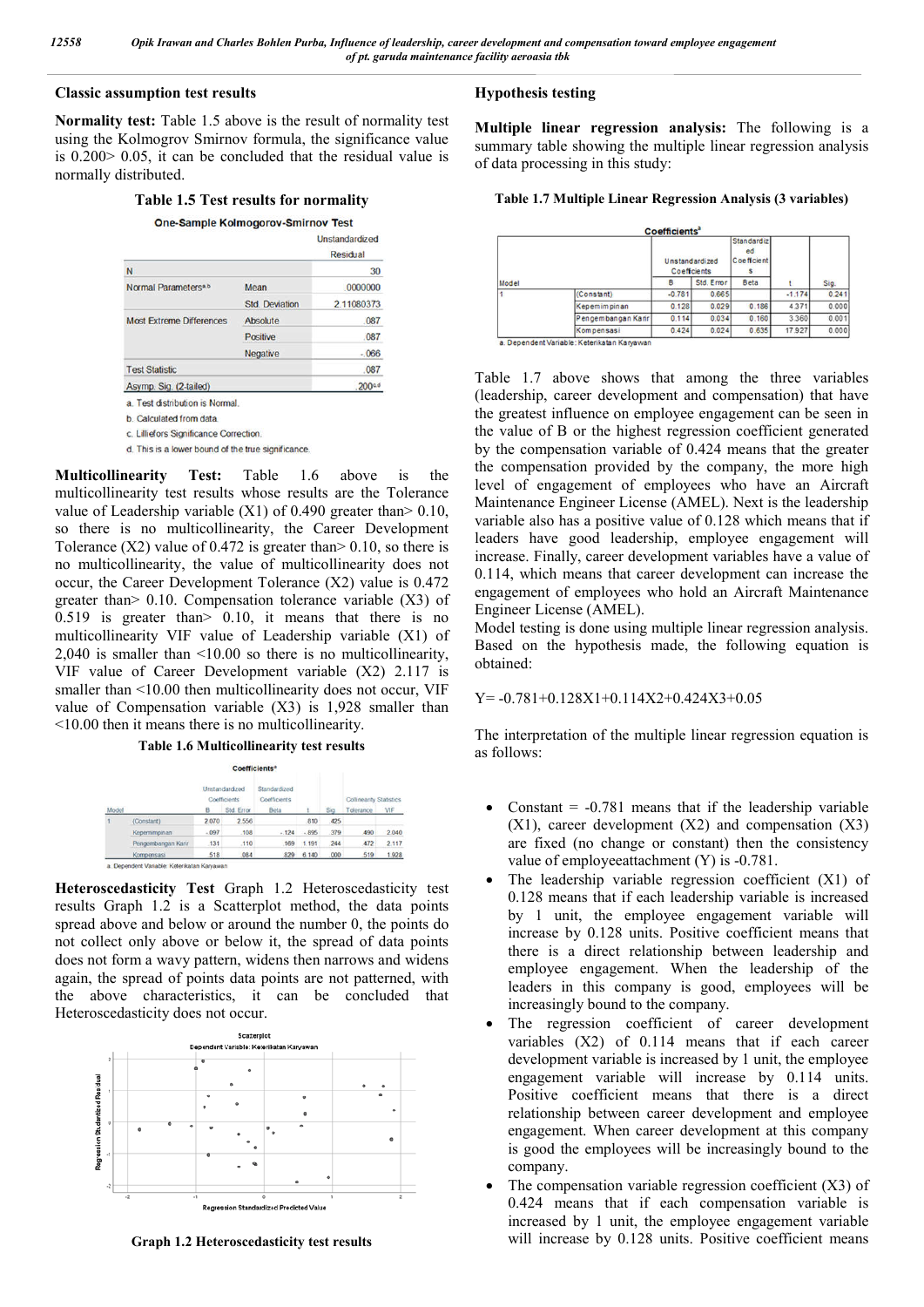that there is a direct relationship between compensation and employee engagement. When compensation in the company increases in accordance with the duties, responsibilities and risks of work, employees will be increasingly bound to the company.

**T** test: If the value of sig <0.05 or t arithmetic> t table then there is the effect of variable X on the Y variable and if the sig value> 0.05 or t arithmetic <t table then there is no effect of the variable X on the Y variable. It is known that t table  $=$ 1.967.

**Table 1.8 Test results t**

| Model |                    | Unstandardized<br>Coefficients |            | Standardiz<br>ed<br>Coefficient |          |       |
|-------|--------------------|--------------------------------|------------|---------------------------------|----------|-------|
|       |                    | в                              | Std. Error | Beta                            |          | Sig.  |
|       | (Constant)         | $-0.781$                       | 0.665      |                                 | $-1.174$ | 0.241 |
|       | Kepemimpinan       | 0.128                          | 0.029      | 0.186                           | 4371     | 0.000 |
|       | Pengembangan Karir | 0.114                          | 0.034      | 0.160                           | 3 3 6 0  | 0.001 |
|       | Kompensasi         | 0.424                          | 0.024      | 0.635                           | 17.927   | 0.000 |

**First Hypothesis Testing (H1):** H1 Leadership Sig value (X1) is 0,000 smaller than  $\leq 0.05$ . The value of t count 4.371 is greater than> t table 1.967. So it can be concluded that H1 is accepted which means there is an influence of Leadership (X1) on Employee Engagement (Y).

**Second Hypothesis Testing (H2):** H1 The Sig Value of Career Development  $(X2)$  is 0.001 smaller than <0.05. T count value of 3,360 is greater than> t table of 1967. So it can be concluded that H2 is accepted which means there is an influence of Career Development (X2) on Employee Engagement (Y).

**Third Hypothesis Testing (H3):** H1 Compensation Sig value  $(X3)$  is 0,000 less than <0.05. The value of t count 17.927 is greater than> t table 1.967. So it can be concluded that H3 is accepted which means there is an influence of Compensation (X3) on Employee Engagement (Y).

**F Test:** If the value of sig <0.05 or f arithmetic> f table then there is the effect of variable X simultaneously on the Y variable. If the value of  $sig$  0.05 or f arithmetic  $\leq$  f table then there is no effect of variable X simultaneously on the Y variable. 2.6322.

|  |  |  |  |  | <b>Table 1.9 F Test results</b> |
|--|--|--|--|--|---------------------------------|
|--|--|--|--|--|---------------------------------|

|       |              | <b>ANOVA</b> <sup>2</sup> |     |                |         |                   |
|-------|--------------|---------------------------|-----|----------------|---------|-------------------|
| Model |              | Sum of<br><b>Squares</b>  | df  | Mean<br>Square |         | Sig.              |
|       | Regression   | 5288.509                  |     | 1762.836       | 369,464 | .000 <sup>b</sup> |
|       | Residual     | 1541.143                  | 323 | 4.771          |         |                   |
|       | <b>Total</b> | 6829.651                  | 326 |                |         |                   |

b. Predictors: (Constant), Kompensasi, Kepemimpinan, Pengembangan Karir

From table 1.9 above it is known that the significance value for the influence of X1, X2 and X3 simultaneously on Y is equal to 0,000 <0.05 and the value of f arithmetic 369,464> f table 2.6322, so it can be concluded that H4 is accepted which means that there are influences of variables X1, X2 and X3 simultaneously simultaneous with respect to the variable Y.

**Table 1.10 Coefficient of determination Model Summary** 

|       |                                                                         |                     |          | Std. Error |
|-------|-------------------------------------------------------------------------|---------------------|----------|------------|
|       |                                                                         |                     | Adjusted | of the     |
| Model |                                                                         | R Square   R Square |          | Estimate   |
|       | 880 <sup>3</sup>                                                        | 0.774               | 0.772    | 2.184      |
|       | a. Predictors: (Constant), Kompensasi, Kepemimpinan, Pengembangan Karir |                     |          |            |

**Coefficient of determination:** The coefficient of determination (R2) essentially measures how far the model's ability to explain variations in independent variables. The coefficient of determination is between zero and one. A small value  $(R<sup>2</sup>)$  means that the ability of the independent variables in explaining the variation of the dependent variable is very limited. Table 1.10 shows Adjusted R Square of 0.772, this implies that the variables  $X_1$ ,  $X_2$  and  $X_3$  simultaneously influence the Y variable by 77.2%.

|  | <b>Table 1.11 Correlations between dimensions</b> |  |  |
|--|---------------------------------------------------|--|--|
|--|---------------------------------------------------|--|--|

|                                                               | <b>Employee Engagement (Y)</b> |                     |         |             |               |          |  |
|---------------------------------------------------------------|--------------------------------|---------------------|---------|-------------|---------------|----------|--|
|                                                               |                                |                     | Quality |             |               |          |  |
| Variables                                                     | Clear &                        |                     | &       |             | Development   |          |  |
|                                                               | promising<br>direction         | Confidence customer |         | Respect &   | &             | Pay &    |  |
|                                                               |                                | in leaders          | focus   | recognition | opportunities | benefits |  |
|                                                               | (Y1.1)                         | (Y1.2)              | (Y1.3)  | (Y1.4)      | (Y1.5)        | (Y1.6)   |  |
| Leadership (X1)                                               |                                |                     |         |             |               |          |  |
| Communication (X1.1)                                          | 0.548                          | 0.501               | 0.374   | 0.342       | 0.321         | 0.262    |  |
| Praise $(X1.2)$                                               | 0.509                          | 0.480               | 0.381   | 0.384       | 0.335         | 0.304    |  |
| Empowerment $(X1.3)$                                          | 0.590                          | 0.545               | 0.400   | 0.386       | 0.394         | 0.252    |  |
| Coaching $(X1.4)$                                             | 0.627                          | 0.623               | 0.434   | 0.404       | 0.367         | 0.321    |  |
| <b>Career Development (X2)</b>                                |                                |                     |         |             |               |          |  |
| Career development Individual (X2.1)                          | 0.518                          | 0.474               | 0.376   | 0.442       | 0.457         | 0.350    |  |
| Career Development supported<br>by the HR Department $(X2.2)$ | 0.511                          | 0.439               | 0.405   | 0.489       | 0.436         | 0.353    |  |
| The Role of Leaders in Career<br>Development $(X2.3)$         | 0.638                          | 0.674               | 0.480   | 0.465       | 0.459         | 0.320    |  |
| <b>Compensation (X3)</b>                                      |                                |                     |         |             |               |          |  |
| Direct Financial (X3.1)                                       | 0.454                          | 0.395               | 0.356   | 0.590       | 0.408         | 0.622    |  |
| Indirect Financial (X3.2)*                                    | 0.348                          | 0.270               | 0.360   | 0.394       | 0.285         | 0.284    |  |
| Non-Financial (X3.3)                                          | 0.509                          | 0.459               | 0.428   | 0.495       | 0.395         | 0.357    |  |

**Correlation between dimensions:** To be able to assess whether there is a relationship between the dimensions of the leadership variables (X1), career development (X2), compensation (X3) and employee engagement (Y), data processing is done using the SPSS version 22 program.

#### **The correlation matrix in table 1.11 above can be described as follows:**

Leadership variable (X1): The strongest relationship dimension is the guidance dimension  $(X1.4)$  towards the clear and promising direction dimension (Y1) on the employee engagement variable because it has a coefficient value of 0.627 and has a "strong" relationship.

**Career development variables (X2):** The strongest dimension of the relationship is the dimension of the role of the leader in career development (X2.3) to the dimension of belief in the leader (Y2) on the employeeengagement variable because it has a coefficient value of 0.674 and has a "strong" relationship.

**Compensation variable (X3):** The strongest dimension of the relationship is the direct financial dimension (X3.1) of salaries and benefits (Y6) on the employee engagement variable because it has a coefficient value of 0.622 and has a "strong" relationship.

# **DISCUSSION**

**Leadership:** The role of leaders in supporting the career development of all subordinates has a positive and significant effect on employee engagement. The results of this study are in line with previous studies, namely:

- Tubagus Maulana and Ella JauvaniSagala (2019) stated that leadership had a positive and significant effect on employee engagement.
- Antony S. (2019) states that leadership has a positive and significant effect on employee engagement.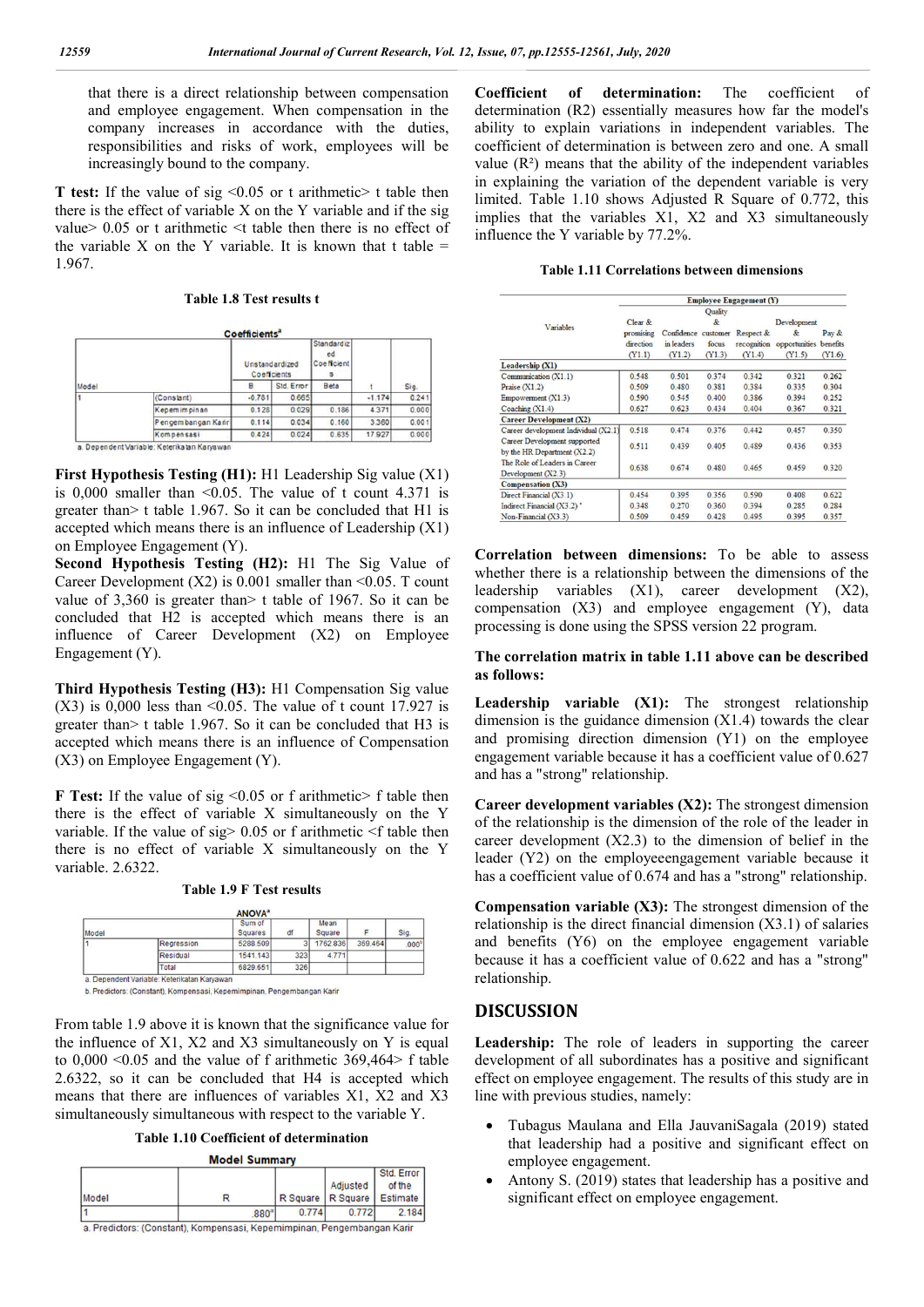Hammam Ridho Haqqy and Ade Irma Susanty (2018) state that leadership has a positive and significant effect on employee engagement.

## **Career Development**

The role of leaders in supporting the career development of all subordinates has a positive and significant effect on employee engagement.

## **The results of this study are in line with previous studies, namely:**

Sanad Salem Ahmed Saleh Altehrebah, Maha Mohammed Yusr and Maruf GbadeboSalimon (2019) stated that there is a significant relationship between career development and employee engagement.

- Ine Nurwulandari and Suwatno (2017) state that career development has a positive effect on employee engagement.
- Charles Bohlen Purba and Bagus Supriyono (2019) stated that the career development is a significant effect on employee engagement.

## **Compensation**

Compensation in accordance with the risks, burdens and responsibilities has a positive and significant impact on employee engagement.

## **The results of this study are in line with previous studies, namely:**

- Mai Ngoc Khuong and Nguyen Hoang To Uyen (2016) stated that Compensations and Benefits, Positively Affect Employee Job Engagement.
- Maha Ahmed Zaki Dajani (2015) states that Compensationaffect significantly to employee engagement.
- Shaheen Ahmed, Fais Bin Ahmad and MohdHasanur Raihan Joarder(2016) states that Compensation positively influences employees' engagement and performance.

**Leadership, career development and compensation:**  Leadership, career development and compensation simultaneously have a positive and significant effect on employee engagement.

## **The results of this study are in line with previous studies, namely:**

- Aisyah Geovani Suryaningrum and Anita Silvianita (2018) state that leadership, career development and compensation have a positive effect on employee engagement.
- LaminSanneh and Saud A. Taj (2015) states that Leadership, career development and compensation are significant contributions to employee engagement.
- Anitha J. (2014) states that Compensation, Leadership and Career development are significantly affected to employee engagement.

# **Conclusion & Suggestion**

# **Conclusion**

Based on the results of research and research discussions that leadership, career development and compensation have a positive and significant impact on the engagement of employees who have an Aircraft Maintenance Engineer License (AMEL) either partially or simultaneously. So that researchers can conclude that:

- Leadership that motivates and helps overcome obstacles faced by subordinates positively and significantly influences the engagement of employees who have an Aircraft Maintenance Engineer License.
- The career development of all subordinates supported by their leaders has a positive and significant effect on the engagement of employees who have an Aircraft Maintenance Engineer License.
- Compensation in accordance with risks, burdens and responsibilities, has a positive and significant effect on the engagement of employees who have an Aircraft Maintenance Engineer License.
- Leadership, career development and compensation have a positive and significant effect on the engagement of employees who have an Aircraft Maintenance Engineer License.
- Leadership that motivates performance improvement and helps the difficulties of subordinates, career development of subordinates supported by superiors and compensation according to risk and workload, simultaneously has a positive and significant effect on the engagement of employees who have an Aircraft Maintenance Engineer License.

# **Suggestion**

Employees who have an Aircraft Maintenance Engineer License are company assets that must be cared for and maintained, because the company has invested substantially in developing its competence and the role of the licensee which is significant in the operation of aircraft maintenance to ensure airworthiness.

Based on the results of this study the researchers suggest that to increase the engagement of employees who have an Aircraft Maintenance Engineer License (AMEL) as follows:

- Management of PT. GMF AeroasiaTbk can instruct leaders to establish good relations and communication with all subordinates and motivate them to improve performance, productivity and cooperation and help the difficulties faced by their subordinates by carrying out routine briefings with two-way communication and openness both formal and non-formal formal. With the two-way communication and openness, all subordinates will feel comfortable to give their views or complaints, so that the leaders can know with certainty what are the difficulties of their subordinates. And in the end the leaders can find the right solution for the problems faced by their subordinates.
- Management of PT. GMF AeroasiaTbk can instruct leaders to be able to provide clear information related to the career paths of all their subordinates and to support the career development of all their subordinates by providing direction related to what must be achieved to improve their careers and conduct good guidance to their subordinates. To explain the development and career paths of their subordinates, leaders can carry out one-on-one sharing seasons or briefings.
- Management of PT. GMF AeroasiaTbk can reviewand adjust compensation provided with the risk and workload of employees who have an Aircraft Maintenance Engineer License. With the compatibility